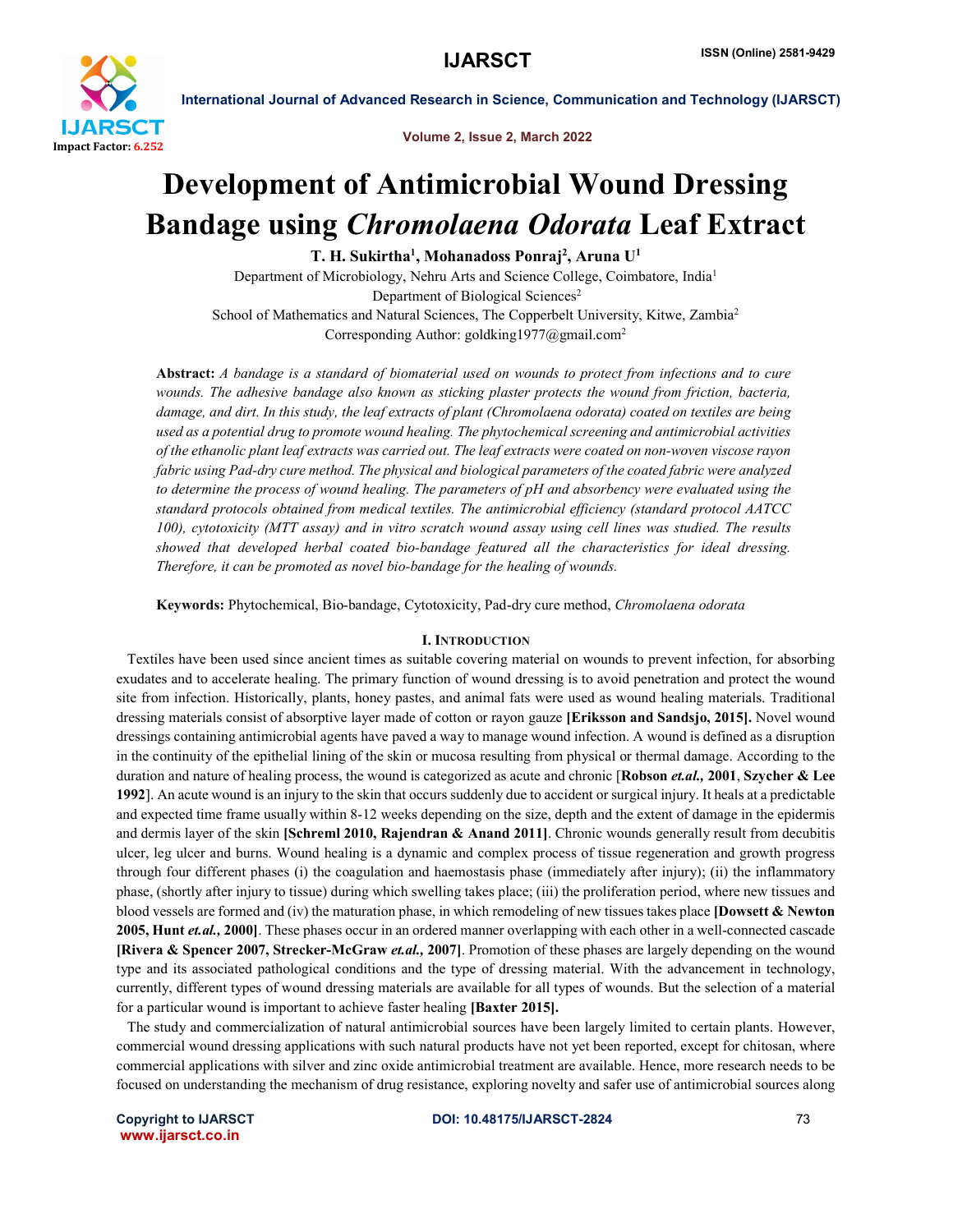

# Volume 2, Issue 2, March 2022

with controlled use of antibiotics for comparison. Therefore, the current study is aimed to explore and develop wound dressing bandage with antimicrobial activity using the extract obtained from herbal plant to achieve faster healing.

# 2.1. Plant Materials

# II. MATERIALS AND METHODS

 The fresh leaves obtained from the herbal plant (*Chromolaena.odorata*) was collected, washed thoroughly using tap water and air dried under shade for 3 days. After the complete drying of leaves, it was powdered and used for the experimental procedures (Fig. 1).



#### 2.2 Preparation of wound dressing bandage

Fig.1 a) *Chromolaena odorata* b) *C. odorata* powdered leaves

The wound dressing bandage was prepared in the form of three layers (primary, wound contact, peel off) as shown in (Fig. 2).





 a) Primary Layer b) Antimicrobial Coated Viscose fabric c) Peel off layer Figure 2: Development of wound dressing bandage

A. Primary layer – The first layer that comes in contact with skin around the wound is a 3M microporous tape. The tape is also coated with acrylic adhesive and is not irritant to skin.

B. Wound contact layer – The second layer, which is the wound contact layer is loaded with antimicrobial drug obtained from the leaf extract of plant. The material used for finishing is made by of non- woven viscose fabric.

www.ijarsct.co.in

Copyright to IJARSCT **DOI: 10.48175/IJARSCT-2824** 74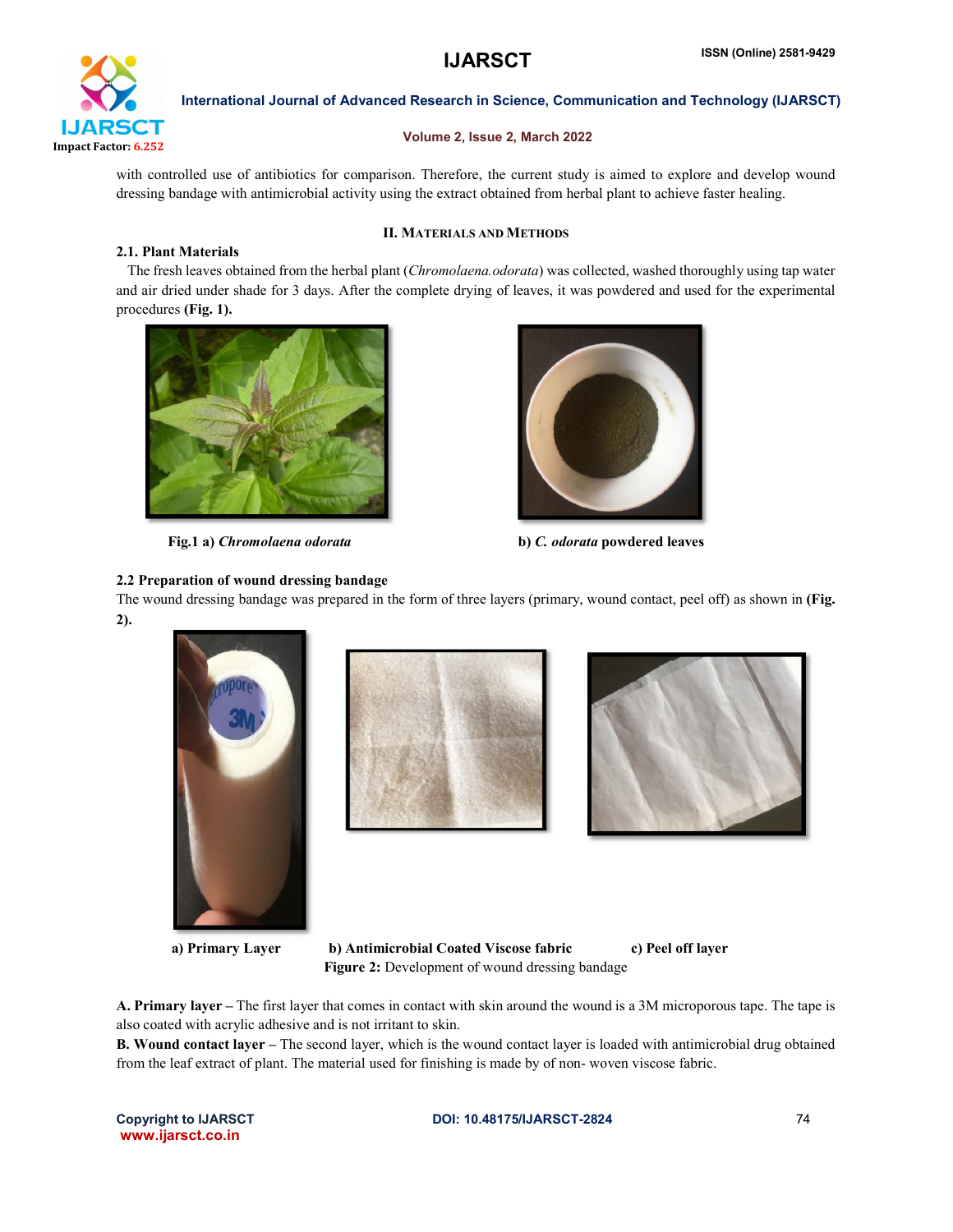

# Volume 2, Issue 2, March 2022

C. Peel off layer - The peel layer of bandage (third layer), is made up of cellulose-based non-sticky paper, which is commercially available.

# 2.3. Extraction of Plant Materials

 30 g of leaf powder obtained from the herbal plant was extracted using250 ml of 95% ethanol in Soxhlet apparatus for 8h. Now, ethanol was subjected for evaporation with the method of reflex extraction [Zhang *et.al.,* 2018]. After evaporation the extract was taken out and kept at room temperature to evaporate traces of ethanol if present. The obtained crude extract was stored in sterile centrifuge tubeat4<sup>0</sup>C until further use. The aqueous extraction of the plant leaf was carried out using 20g of the powdered sample in100 ml of distilled water, kept in a mechanical shaker for 24 h and then centrifuged at 5000 rpm for 5 min and filtered through Whatman No. 1 filter paper.

# 2.4. Phytochemical Screening

 The phytochemical screening [Matawali *et.al.,* 2016] was carried out by soaking the crude extract of leaf in 20 ml of DMSO until the powder became fully saturated in 100 ml conical flask.

# 2.5. Antimicrobial Activity of Plant Extract

# A. Preparation of Bacterial Inoculum

 The bacterial strains of *Staphylococcus aureus* (ATCC 6538), *Klebsiella pneumonia* (ATCC 4352), *Escherichia coli*  (ATCC 25922) and *Psuedomonas aeruginosa* (ATCC 15442) was used in order to study the antibacterial activity of plant extract obtained from *Chromolaena odorata*. The bacterial strains were inoculated in nutrient broth and kept for overnight incubation at  $37^{\circ}$ C. The cultures were observed for turbidity and the bacterial inoculum concentration was adjusted to  $10^8$ CFU/ml. The final concentration of the bacterial inoculum was adjusted to  $10^5$  CFU/ml by adding 5µl of  $10^8$  CFU/ml to 5ml of  $KH_2PO_4$  buffer solution and considered to be  $10^5$  CFU/ml.

# B. Antimicrobial Well Diffusion Method

 Antibacterial activity of the plant extract was carried out using well diffusion method. 2 ml of crude plant extract was diluted in 8 ml of 1% DMSO solution. 100 $\mu$ l of the bacterial inoculums containing 10<sup>5</sup> CFU/ml was spread over the plates containing Muller Hinton Agar. Now, 0.8cm wells were cut in the agar plates, 100µl of plant extract was added to the wells and kept for incubation at 37 ° C for 18-24 h. The zone of inhibition was calculated for the antibacterial activity of the plant extract.

# 2.6. Minimum Inhibition Concentration (MIC)

 To determine minimum inhibition concentration, 2 ml of plant extract was dissolved in 8 ml of DMSO solution. The 24 hours subculture of the test organism *Staphylococcus aureus* (ATCC 6538), *Klebsiella pneumoniae* (ATCC 4352), *Escherichia coli* (ATCC 25922), *Psuedomonas aeruginosa* (ATCC 15442) was adjusted to 10<sup>5</sup> dilutions and determined for MIC study. The different dilutions were taken for MIC. The dilution was added to each tube of the plant extract from the prepared stock solution ranging from 50µl to 500µl. The concentration of MIC was marked according to the volume of plant extract being added. The volume of nutrient broth ranged from 0 to1000µl. The volume of bacterial culture added remained constant at 10µl. A separate test tube containing only nutrient broth was made as control. Now all the tubes containing test culture and control sample was incubated at 37 ° C for 24 h. After the incubation period, MIC was determined based on the occurrence of turbidity.

# 2.7. Analysis of Antimicrobial finished fabric

A. Pad- dry cure method MLR – 1:40 Antimicrobial stock solution: as per MIC concentration (400µl) Cross-linking agent (citric acid)  $-6\%$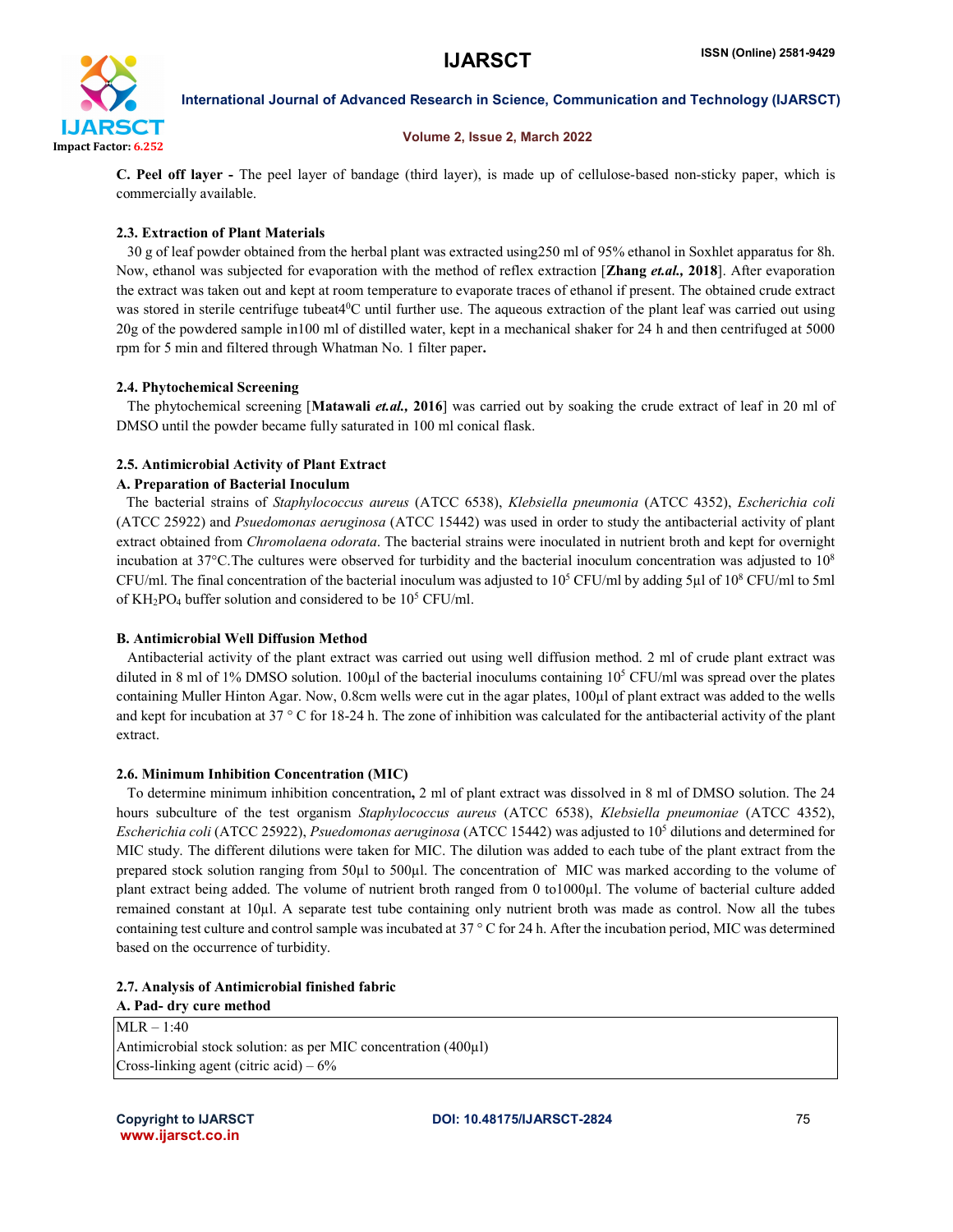

#### Volume 2, Issue 2, March 2022

 The fabric was immersed in antimicrobial stock solution containing cross linking agent for 10 min and passed through pneumatic padding mangle at a speed of 3m/min with the pressure of  $1 \text{ Kg/cm}^2$  in order to remove excess solution, ensuring the wet pick up of 70%. Finally, the fabric was dried in shade and cured for 3 minutes at 140°C.

# 2.8. Physical Parameter analysis for Herbal Coated Fabric

# A. pH of the fabric (Standard used: ISO 3071)

 The pH of the aqueous extract of the herbal coated fabric was measured. Initially, non-coated fabric was dipped in 100ml of distilled water, taken as control and its pH was recorded. Then pH was determined for the coated sample fabric immersed in 100ml of distilled water.

# B. Absorbency of the fabric (Standard used: EN13726)

 The wound dressings were sectioned into 5X5 cm samples, weighed up to 1g and incubated in artificial exudates (saline and non-infected exudates) at  $37^0$ C. The free swell absorbency following 30 min of incubation was calculated by measuring the initial and final weight, before and after the incubation. The non-coated fabric immersed and incubated in normal distilled water was considered to be the control. Finally, the absorbency was calculated as  $g/g$  in the form of triplicates.

# 2.9. Analysis of Biological parameters of the coated wound dressing fabric

#### A. Antibacterial activity of Textile Materials (International Standard AATCC 100-2004)

 The concentration of the test microorganism (*Staphylococcus aureus* ATCC 6538, *Klebsiella pneumoniae* ATCC 4352) was standardized to 10<sup>5</sup> CFU/ml. The sample fabric was cut into circular swatches with a diameter of 4.8 cm  $\pm$  0.5 cm and weighed for1g.

# B. Cytotoxicity

 The direct contact method [MTT assay- ISO 10993-5] used to analyze the cytotoxicity of finalized herbal sample. A known amount of cell suspension (1 x 104 cells/ml of L929 mouse fibroblast, purchased from NCCS, Pune) was pipetted and the cells were evenly distributed onto 96 well. The culture was incubated at  $(37\pm1)$  °C in CO<sub>2</sub> incubator, the morphology and sub confluence of the cells were examined with the help of inverted phase contrast microscope. Fresh Minimum Essential Media (MEM) culture medium (10%) was added to each vessel and fabric samples were placed on the middle of each vessel over the cell layer ensuring that the specimen covers  $1/10<sup>th</sup>$  of the cell surface layer. Replicate vessels were prepared for the negative, positive, and fabric samples. Now, the vessels were incubated at  $(37\pm1)$ °C in CO<sub>2</sub> incubator for 24 hours. After that the cultural medium was discarded. The percentage of inhibition of cell growth was calculated for positive control, negative control, and plant extract treated fabric (International standard ISO10993-5:2009(E), 2009).

 $cy to toxicity index = 100 \times (C - T) \div C$ 

Where, C=Control, T= Treated sample

# C. In Vitro Scratch Wound Assay

 The fibroblast L929 cells were seeded in a 24-well cell culture plate. A linear scratch was made on a confluent cell monolayer using 200µl pipette tip. Cell debris was washed using Dulbecco's Modified Eagle's (DME) medium. After the addition of herbal coated fabric, images were captured periodically at (0, 4, 18 and 24thhr) using Nikon Eclipse TS100 inverted microscope. A control was also tested for the comparative study based on the percentage of wound healing. The cellular gap in the cell monolayer was measured for the control and sample for the respective time intervals (0, 4, 18 & 24 hrs).

# 2.10 Designing and Development of antimicrobial wound dressing bandage

The development of wound dressing consists of three layers; top layer (3M microporous tape) with a dimension of 6X5 cm which adheres to the skin, second layer (100%spun viscose fabric of lace, 3X3 cm) medicated wound contact layer treated with *C. odorata* extracts, which can absorb the exudates. The third layer or the peel off layer (non-sticky cellulose paper, dimension 7X7 cm) was used to protect the sticky adhesive of the tape and to make it convenient for the easy application of bandage.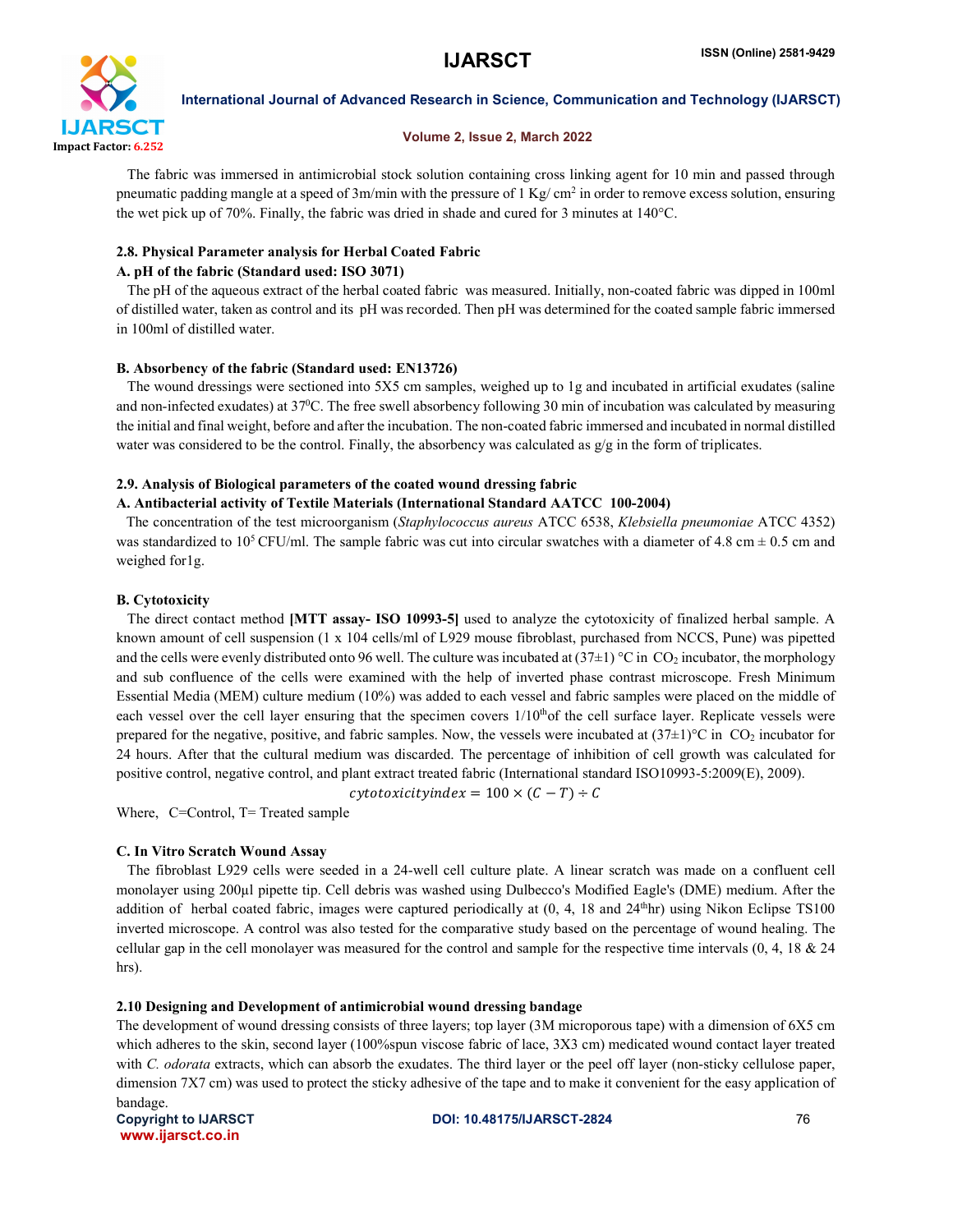

#### Volume 2, Issue 2, March 2022

# III. RESULTS

#### 3.1. Phytochemical Screening of *Chromolaena odorata* Leaf Extracts

 The phytochemical screening of the ethanolic leaf extract of *Chromolaena odorata* showed the presence of compounds like Tannins, saponins, alkaloids, flavonoids, terpenoids, phenols, coumarins and the absence of glycosides during the preliminary screening of phytochemical analysis (Table 1).

Table 1: Phytochemical screening of *Chromolaena odorata* leaf extract

| PHYTO CONSTITUENTS | <b>PRESENCE/ ABSENCE</b> |
|--------------------|--------------------------|
| Alkaloids          |                          |
| Flavonoids         | $^{+}$                   |
| <b>Tannins</b>     | $^{+}$                   |
| Saponins           | $^{+}$                   |
| Terpenoids         | $^{+}$                   |
| Phenolic compounds | $^{+}$                   |
| Glycosides         |                          |
| Coumarins          |                          |

(+) present, (-) absent

#### 3.2. Assessment of Anti-Microbial Activity (Disk Diffusion Method)

 The antimicrobial activity with the ethanol and aqueous leaf extracts of *Chromolaena odorata* was determined using agar well diffusion method (Fig.3).



Figure 3: Testing the antimicrobial efficiency of plant extract

- 1. Klebsiella pneumoniae (ATCC 4352)- Ethanolic & Aqueous Extract
- 2. Escherichia coli (ATCC 25922) Ethanolic & Aqueous Extract
- 3. Staphylococcus aureus (ATCC 6538) Ethanolic & Aqueous Extract
- 4. Pseudomonas aeruginosa (ATCC 15442) Ethanolic & Aqueous Extract

 The antibacterial activity was measured on Muller-Hinton agar plates as zone of inhibition around the wells in which the extract solution was placed. The ethanolic extract produced measurable amounts (1mg/ml) of antibacterial activity on bacteria *Staphylococcus aureus* ATCC 6538*, Escherichia coli* ATCC 25922*, Klebsiella pneumonia* ATCC 4352 and *Psuedomonas aeruginosa* ATCC 15442, when compared to the aqueous solution extract as shown in Table.2. It was found that aqueous plant extract showed no relevant zone of inhibition. The zone of inhibition was compared with the standard chloramphenicol (1mg / ml).

www.ijarsct.co.in

# Copyright to IJARSCT **DOI: 10.48175/IJARSCT-2824** 77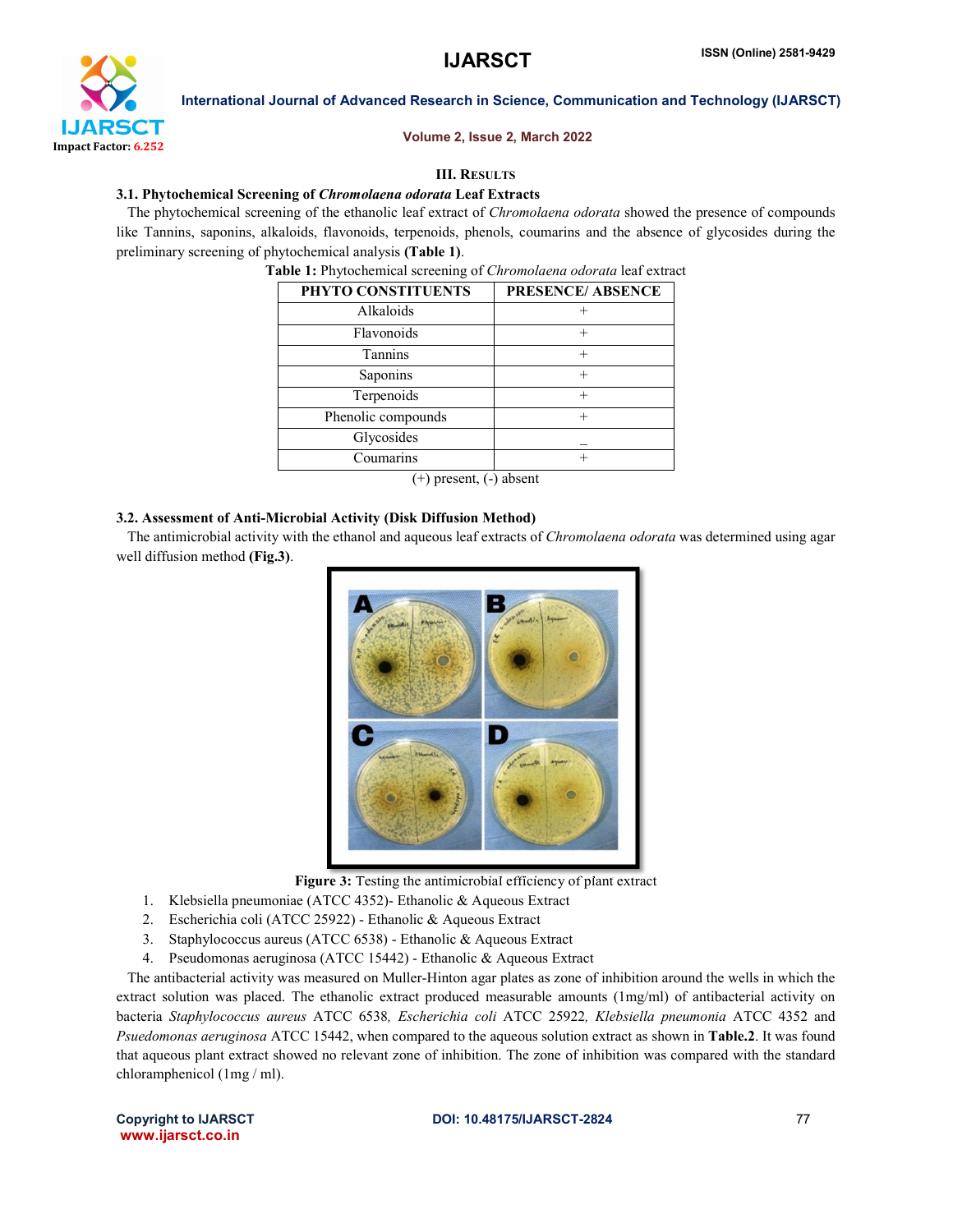

#### Volume 2, Issue 2, March 2022

| SI.            | <b>Bacterial</b>                               | <b>Standard</b><br>reference                     | <b>Zone of Inhibition</b><br>(in cm) |                           | Zone of inhibition<br>(in m <sub>m</sub> ) |                           | <b>Activity Strength</b>    |                            |
|----------------|------------------------------------------------|--------------------------------------------------|--------------------------------------|---------------------------|--------------------------------------------|---------------------------|-----------------------------|----------------------------|
| N <sub>0</sub> | <b>Strain</b>                                  | Chloramphenicol<br>(zone of<br>inhibition in mm) | <b>Ethanolic</b><br>extract          | <b>Aqueous</b><br>extract | <b>Ethanolic</b><br>extract                | <b>Aqueous</b><br>extract | <b>Ethanolic</b><br>extract | <b>Aqueous</b><br>extract  |
| $\mathbf{1}$   | Pseudomonas<br>aeruginosa<br><i>ATCC 15442</i> | $27 \pm 2$                                       | $1.7 \text{ cm}$                     | $\overline{\phantom{0}}$  | 17mm                                       | ٠                         | Strong<br>activity          | N <sub>0</sub><br>activity |
| 2              | Escherichia<br>coli<br><b>ATCC 25922</b>       | $24\pm 2$                                        | $1.5 \text{ cm}$                     | $\overline{\phantom{a}}$  | 15mm                                       | ٠                         | Strong<br>activity          | N <sub>0</sub><br>activity |
| 3              | Klebsiella<br>pneumoniae<br><b>ATCC 4352</b>   | $30+2$                                           | $1.9 \text{ cm}$                     | $\qquad \qquad -$         | 19mm                                       | ۰                         | Strong<br>activity          | N <sub>0</sub><br>activity |
| $\overline{4}$ | Staphylococc<br>us aureus<br><i>ATCC 6538</i>  | $24\pm 2$                                        | $1.2 \text{ cm}$                     | $\overline{\phantom{a}}$  | 12mm                                       | ٠                         | Medium<br>activity          | N <sub>0</sub><br>activity |

#### Table 2: Zone of inhibition of ethanolic and aqueous extracts of *C. odorata*

#### Note -Inhibition Strength Indicator:

Diameter of inhibition zone  $\geq 15$  mm: Strong (sensitive) Diameter of inhibition zone 10 mm -14.5 mm: Medium (sensitive) Diameter of inhibition zone  $\leq$  9 mm: Weak (Resistant) Diameter of inhibition 0 mm: No activity (resistant)

# 3.3. Minimum Inhibitory Concentration

 The minimum inhibitory concentration of the plant extract was calculated by checking the turbidity obtained as a result of microbial growth from each of the dilution tubes. The dilution of the plant extract used was in the range from 50 $\mu$ l to 500 $\mu$ l. The results were obtained after incubation and it was found that the concentration of 400µl is the MIC for *C.odorata* plant extract tested against the four bacterial strains shown in Table.3.

|                                   | Concentration of plant extract $(\mu I)$ |    |     |     |            |     |     |     |     |     |
|-----------------------------------|------------------------------------------|----|-----|-----|------------|-----|-----|-----|-----|-----|
| <b>Bacterial Strain</b>           |                                          | 50 | 100 | 200 | <b>250</b> | 300 | 350 | 400 | 450 | 500 |
| Psuedomonas aeruginosa ATCC 15442 | $+$                                      |    |     |     |            |     |     |     |     |     |
| Escherichia coli ATCC 25922       | $+$                                      |    |     |     |            |     |     |     |     |     |
| Klebsiella pneumonia ATCC 4352    |                                          |    |     |     |            |     |     |     |     |     |
| Staphylococcus aureus ATCC 6538   |                                          |    |     |     |            |     |     |     |     |     |

Table 3: Minimum inhibitory concentration values.

(+) indicates presence of growth, (-) indicates the absence of growth

# 3.4. Analysis of Physical parameters of the Antimicrobial finished fabric

#### A. Analysis of pH for the fabric

 $\Gamma$ 

 The pH of antimicrobial finished fabric was evaluated in order to determine, whether the fabric provides favorable pH environment for the process of effective wound healing. The pH of herbal finished fabric was found to be 2.94, which is considered ideal for wound healing. A non-coated sample was used as a control, providing a neutral pH of 7.64. The pH of the sample is reported at the given temperature of  $25^0C$  (Table.4).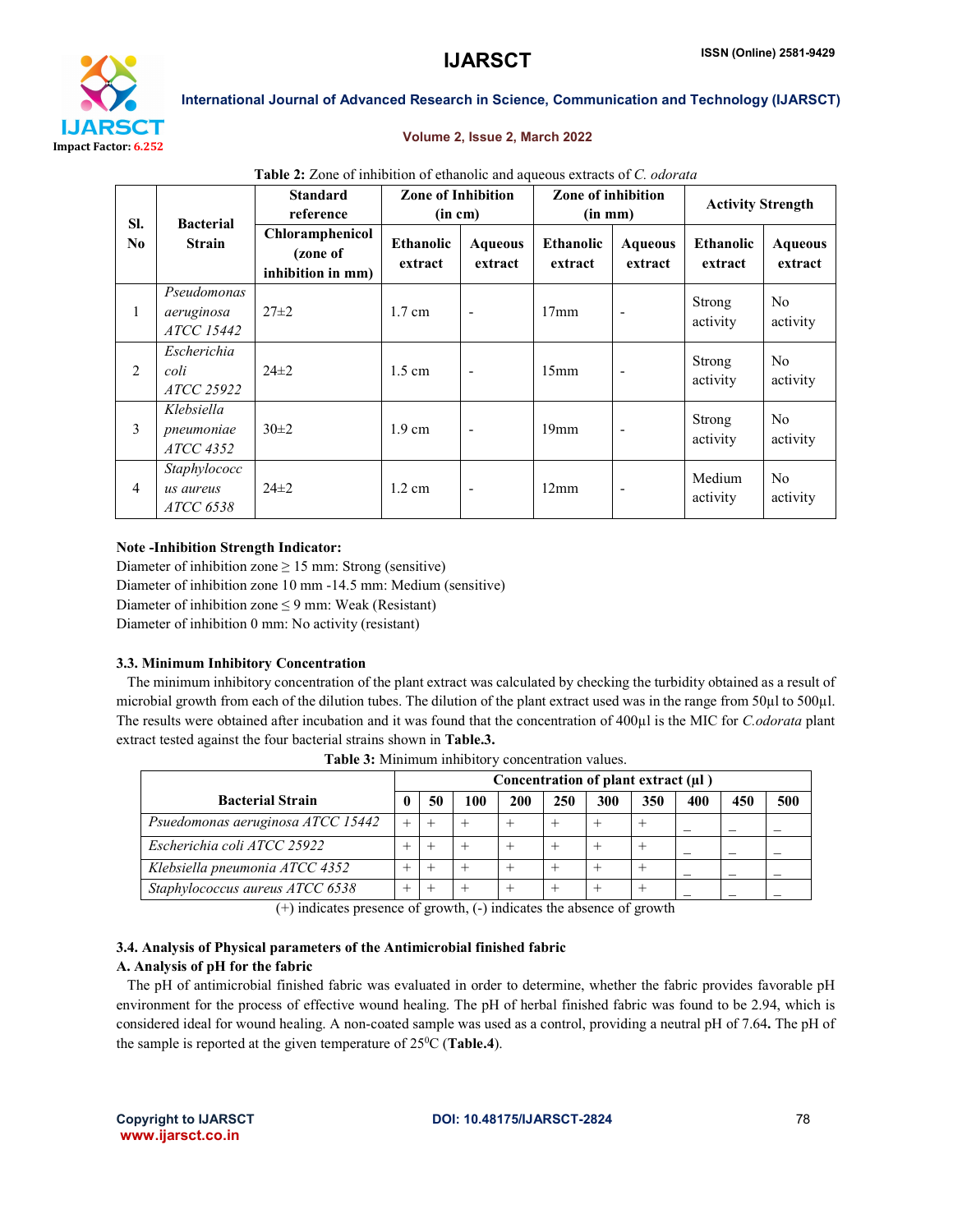

#### Volume 2, Issue 2, March 2022

| Table 4: Recorded pH value of the sample with control |
|-------------------------------------------------------|
|-------------------------------------------------------|

| Sl. No | Fabric                                 | Recorded pH value at $25^0C$ |
|--------|----------------------------------------|------------------------------|
|        | Sample (Antimicrobial finished fabric) | 2.94                         |
|        | Control (non coated fabric)            | 7.64                         |

#### 3.4.2 Analysis of Absorbency for the Antimicrobial Finished Fabric

 The results for the absorbency of wound dressing in saline (simulated exudates) in the antimicrobial finished fabric showed greater absorbency (8.04 g/g). The absorbency of non-infected wound exudates was also observed along with control. In the case of non-infected exudates, the absorbency of antimicrobial finished fabric showed greater absorbency  $(8.59 \text{ g/g})$  (Table. 5)

|                          | <b>Replicates</b>        | <b>Initial</b><br>Weight | Final<br>Weight          | Added<br>Value           | Absorbency (G/G) | Absorbency<br>(%) |
|--------------------------|--------------------------|--------------------------|--------------------------|--------------------------|------------------|-------------------|
|                          | R1                       | 1.1                      | 9.83                     | 8.73                     | 7.93             | 79.3              |
| <b>Saline</b>            | R <sub>2</sub>           | 1.02                     | 8.75                     | 7.73                     | 7.57             | 75.7              |
|                          | R <sub>3</sub>           | 1.00                     | 9.61                     | 8.61                     | 8.61             | 86.1              |
| Average                  |                          | $\overline{\phantom{a}}$ | $\overline{\phantom{0}}$ | ۰                        | 8.04             | 80.4              |
| Non-                     | R1                       | 1.02                     | 9.85                     | 8.83                     | 8.65             | 86.5              |
| <b>Infected</b><br>wound | R <sub>2</sub>           | 1.01                     | 9.64                     | 8.63                     | 8.54             | 85.4              |
| exudates                 | R <sub>3</sub>           | 1.00                     | 9.57                     | 8.57                     | 8.57             | 85.7              |
| Average                  | $\overline{\phantom{0}}$ | $\overline{\phantom{a}}$ | $\overline{\phantom{a}}$ | $\overline{\phantom{0}}$ | 8.59             | 85.9              |

Table 5: Absorbency of fabric in saline and non-infected exudates

(G/G) is defined as the swollen weight of SAP (g) divided by the dried weight of SAP (g).

# 3.5. Analysis of Biological parameters for the coated wound dressing fabric

#### A. Assessment of Antibacterial Finishes on Textile Materials (AATCC 100-2004)

 The bacterial reduction for the fabric treated with *C. odorata* plant extract is provided in Table 6. The bacterial colonies of *S. aureus* and *K. pneumonia* for  $0<sup>th</sup>$  and  $24<sup>th</sup>$  hrs of the first three dilutions  $(10<sup>0</sup>, 10<sup>1</sup>$  and  $10<sup>2</sup>)$  in replicate plates was considered. The quantitative analysis of bacterial reduction in the herbal finished fabric by AATCC 100-2004 test method showed that the sample exhibited maximum bacterial reduction of 99.6% against *S. aureus*, when compared with *K. pneumoniae of* 75.09%. It is found that finished fabric with *Chromolaena odorata* leaf extract exhibited maximum reduction tested against the bacterial colonies.

| <b>Bacterial Strain</b>         | Percentage reduction (%) |                         |  |  |  |
|---------------------------------|--------------------------|-------------------------|--|--|--|
|                                 | 0 hour                   | 24 <sup>th</sup> " hour |  |  |  |
| Staphylococcus aureus ATCC 6538 | 20                       | 99.6                    |  |  |  |
| Klebsiella pneumonia ATCC 4352  | 27.7                     | 75.09                   |  |  |  |

Table 6: Percentage reduction of bacterial colonies

# B. Cytotoxicity (MTT assay- ISO 10993-5)

The cytotoxicity of antimicrobial coated fabric was tested and the cell viability percentage is summarized as shown in Table 7

Table 7: Cytotoxicity percentage of the fabric treated with *C. odorata* extract

| Source                           |  | Cytotoxicity $(\%)$   Cell viability $(\%)$   Cytotoxicity Reactivity |
|----------------------------------|--|-----------------------------------------------------------------------|
| C. <i>odorata</i> treated fabric |  | Mild                                                                  |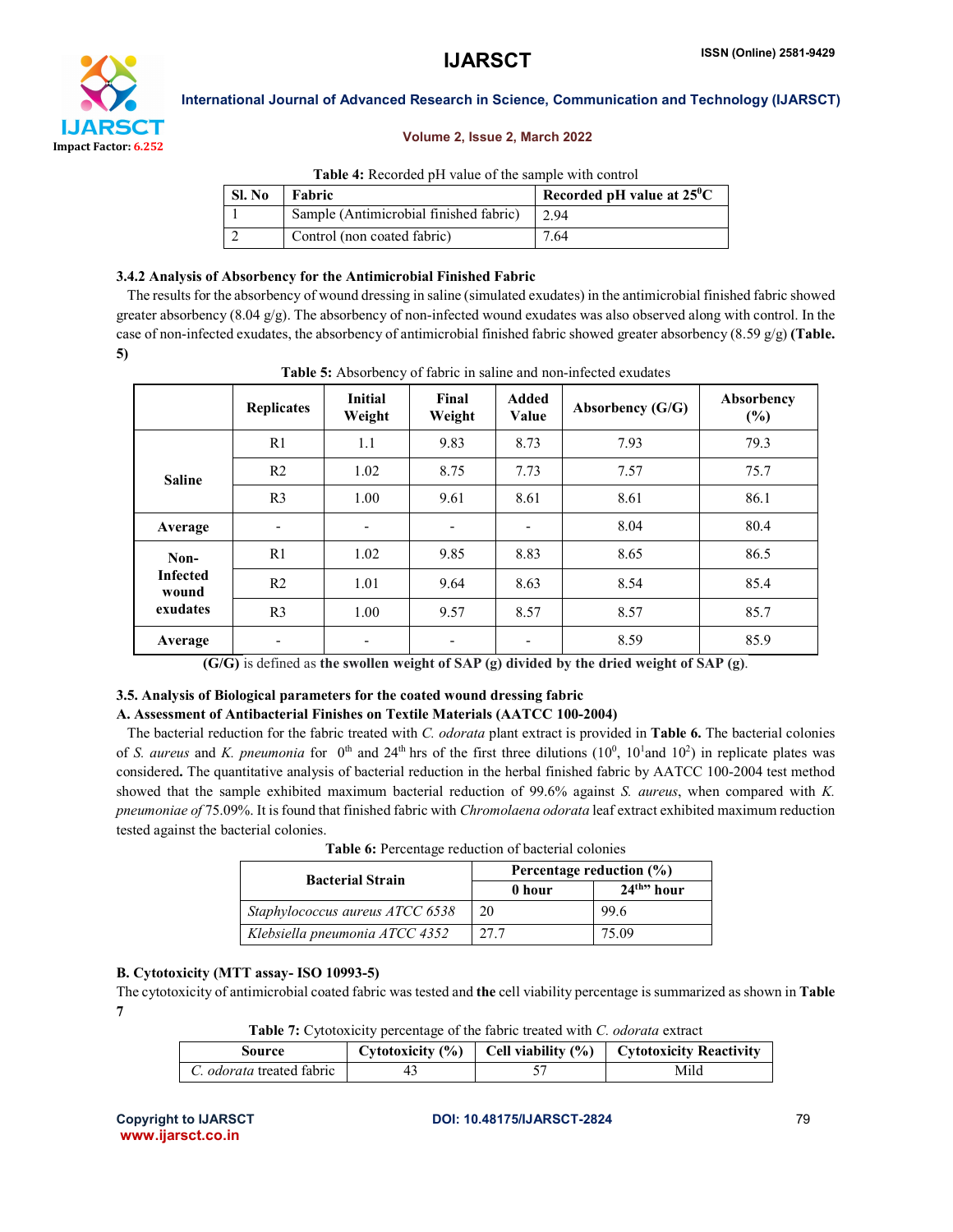

# Volume 2, Issue 2, March 2022

 As per ISO 10993-5 standard the test sample containing antimicrobial coated viscose fabric showed mild toxicity to L929 cells after 24hr contact. The control did not show any of the cytotoxicity reactivity (Fig. 4.). It is clear form It is found that the test sample is having mild toxicity of 43% and cell viability of 57%. As per the standard test method (ISO 10993-5), The biological evaluation of medical devices for vitro cytotoxicity cell viability testing shows that reduction in more than 30% cells is considered to have cytotoxicity effect (ISO 10993-5, 2009, Association for the Advancement of Medical Instrumentation) Table.8.



Figure 4: Cytotoxicity testing images of the control and sample Table 8: Evaluation Criteria for cytotoxicity

| Sl. No | Grade (%) | Reactivity |
|--------|-----------|------------|
|        |           | None       |
|        | $1 - 20$  | Slight     |
|        | 21-50     | Mild       |
|        | 51-70     | Moderate   |
|        | >71       | Severe     |

# C. Scratch Wound Assay

 The healing rate of antimicrobial coated viscose fabric was found to be 75% and complete healing was observed after 24 hrs. The results were compared with control and the healing percentage of the control sample is shown in (Fig. 5).



Figure 5: Comparative study of wound healing percentage for control and sample

# 3.6. Designing and development of antimicrobial wound dressing bandage

 The wound dressing consisted of top layer which is made up of 3M Microporous tape with acrylic adhesive and aids as a scaffold for the attachment of cells and their proliferation. The wound contact layer absorbs the exudates and it contains the antimicrobial finish. Antimicrobial analysis of non-woven viscose spun lace showed that the fabric treated with *C. odorata* extracts have significant antimicrobial activity. The prepared wound dressing materials and bandages were stored in ziplock covers until further use (Fig.6). The designing of the developed wound dressing materials is shown in Table. 9.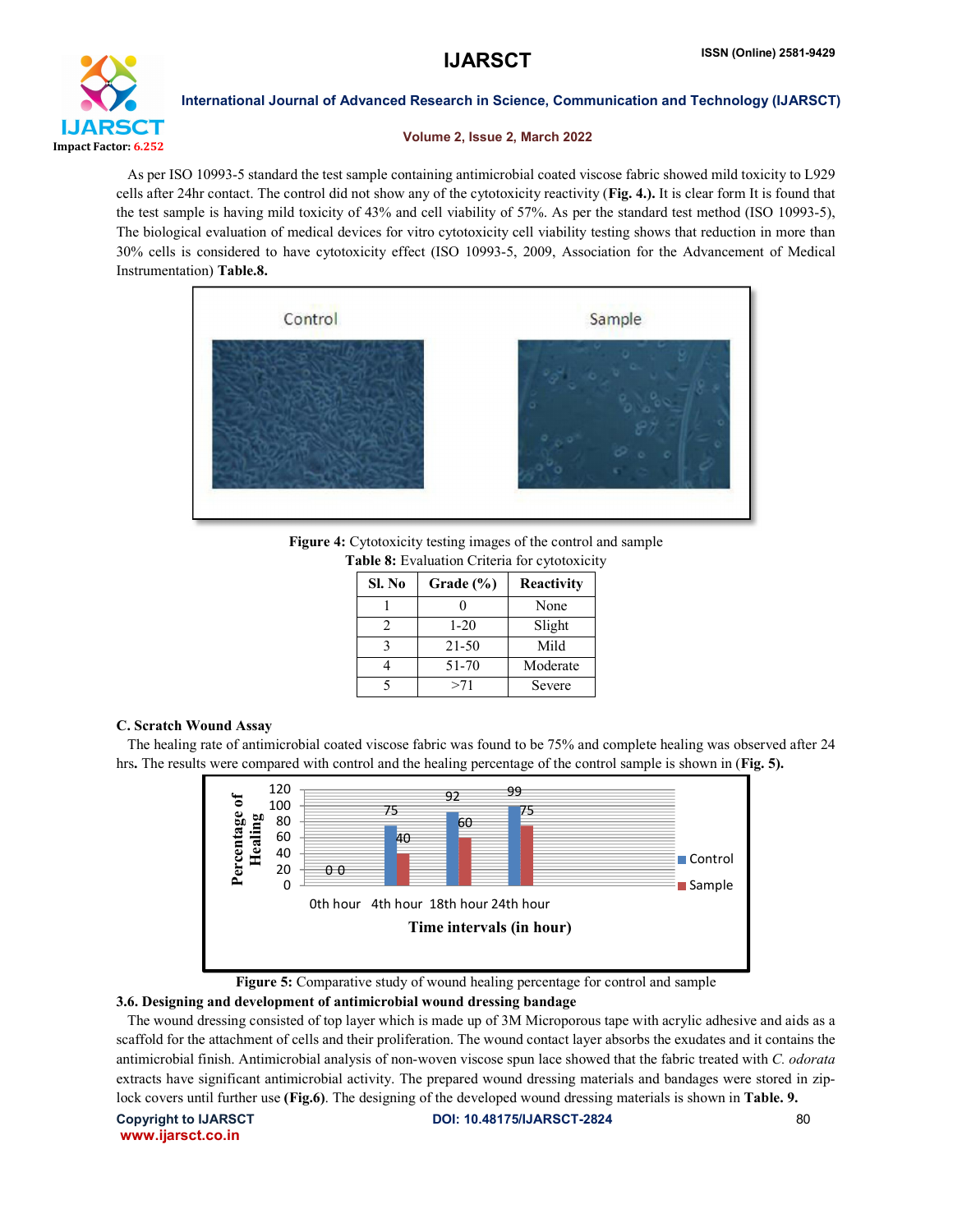

#### Volume 2, Issue 2, March 2022



Figure 6: Wound Dressing Bio-bandage

Table 9: Details of the developed wound dressing

| Laver                                   | Composition                                                  | <b>Function</b>                                                                 | <b>Dimension</b> |
|-----------------------------------------|--------------------------------------------------------------|---------------------------------------------------------------------------------|------------------|
| Top layer                               | 3M Microporous tape with acrylic<br>adhesive                 | Adhesion to the skin                                                            | 6x5cm            |
| Wound contact layer/<br>medicated layer | Antimicrobial finished spun lace<br>non-woven viscose fabric | inhibits<br>healing,<br>Wound<br>bacterial infection, absorption<br>of exudates | $3x3$ cm         |
| Peel off layer                          | Cellulose based non sticky paper                             | Ease for application                                                            | $7x7$ cm         |

 The end product is an antimicrobial wound dressing bandage of size 6X6 cm based on a natural wound healer, *Chromolaena odorata* leaf extracts which can be used for superficial dermal wounds.

#### V. DISCUSSION

From the Phytochemical screening results Fig.1 & Table.1 represents Alkaloid's phytochemicals possess antibacterial activity as well as antibiotic enhancing activity against all bacterial strains [Cushnie *et.al.,* 2014]. Tannins are water-soluble polyphenols which possess astringent property and make complex with enzymes. Several microbial enzymes in purified forms when mixed with tannins possesses zone of inhibition [Akiyama, *et.al.,* 2001]. Flavonoids are active antibacterial constituents against an extensive range of microbes which have the ability to make complex structure with bacterial cell walls [Cowan, 1999]. Steroids exhibit antibacterial activity precisely allied with membrane lipids [Epand, *et.al.,* 2007]. Saponins are complex group of high molecular weight compounds which possess both antimicrobial and antioxidants properties to mitigate the growth of bacteria [Akinpelu, *et.al.,* 2007].

Table.2 & Fig.3 represents the quantitative analysis of zone of inhibition for samples padded with the ethanol and aqueous leaf extracts of *Chromolaena odorata* was determined using agar well diffusion method. Compared to the aqueous and ethanolic extract of the leaves, the ethanolic extract produced measurable amounts of antibacterial activity on bacteria such as *Staphylococcus aureus* (ATCC 6538)*, Escherichia coli* (ATCC 25922)*, Klebsiella pneumonia* (ATCC 4352), *Psuedomonas aeruginosa* (ATCC 15442). The zone of inhibition ranged from 12mm to 17mm which is considered to have a strong sensitivity for the plant extracts. The results were compared with the standard reference of antibiotic Chloramphenicol. The Minimum inhibitory concentration of the plant extract to inhibit the growth of the bacteria is also calculated to know the least concentration to be loaded in the wound dressing. **Table.3, 4, 5 & 6** results show that the volume of 400µl can inhibit the growth of the bacteria. The inhibitory action of the alkaloid possesses antibacterial activity against all bacterial strains [Gurrapu, & Mamidala, 2017].

In Fig.2 the development of wound dressing bandage represents Micropore layer of primary layer consists of a conformable, non- extensible nonwoven fabric manufactured from 100% viscose, coated with a layer of acrylic adhesive. The tape can be easily torn to desired length. When applied on to the skin, micropore can withstand little exposure to water without losing its adhesive nature. The tape is permeable for both water and water vapor, permits the passage of sweat and secretions from the surface of body into the environment and preventing the maceration of skin. It has higher porosity and larger surface area as to provide open structure for the drainage of exudates and reduces that may risk the outcome of secondary infection. The absence of dust and ease of processing non-woven fabric serves to be excellent material for the application of wound dressing [Vloemans *et al.,* 2001]. The porous structure of fabric allows the skin to breathe, which reduces the risk of wound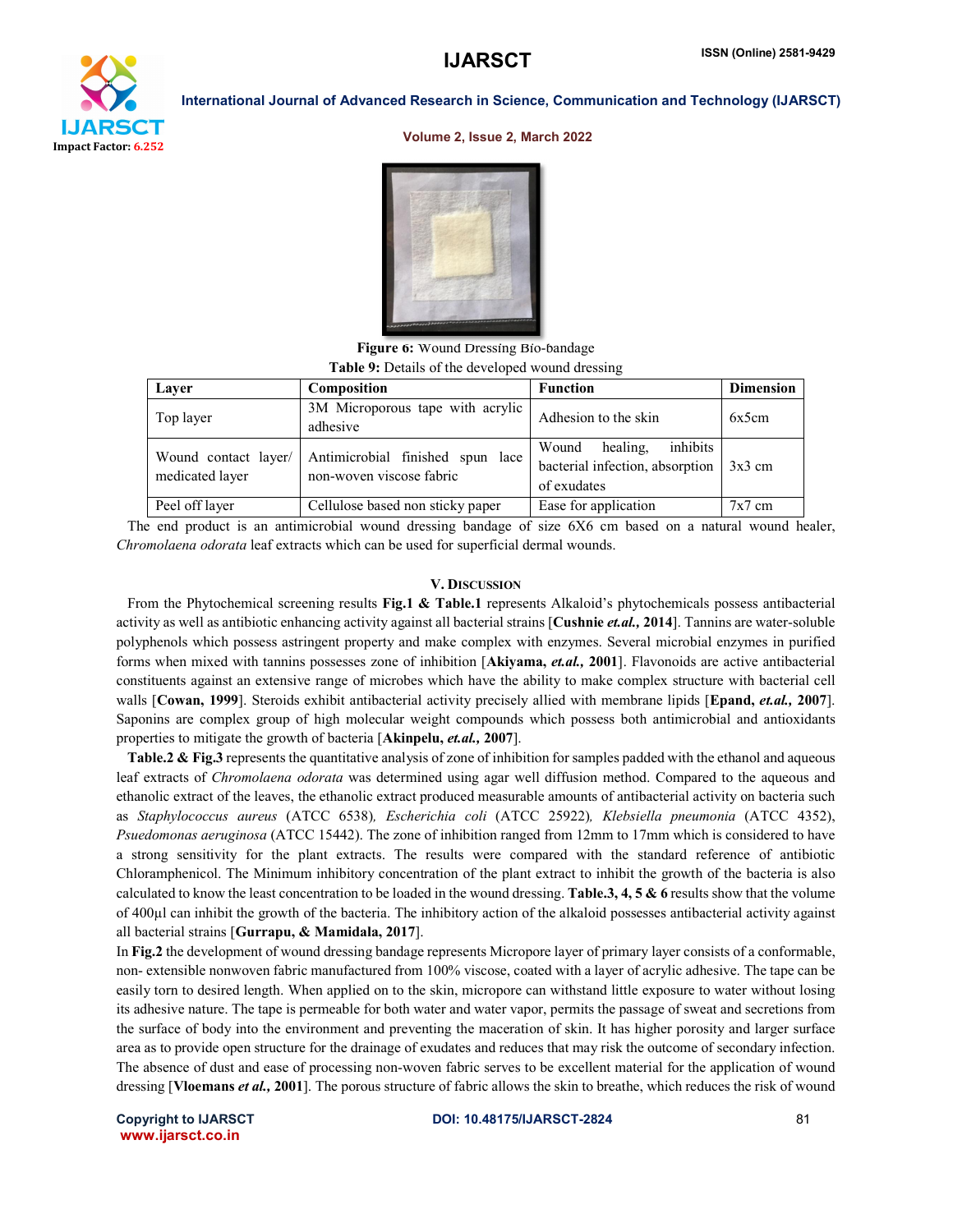

#### Volume 2, Issue 2, March 2022

infection. The soft, light, and elastic nature of bandage makes it easier to put even where there is body movement. The high absorption capability along with safety features and comfort, makes the fabric user friendly. The fabric also has inherent biodegradability, which is an additional benefit for the development of bandage.

 Fig.4 & Table.7 & 8 Cytotoxicity testing images of the control and sample fabric chosen in Non woven Viscose and the finish is done by Pad- dry cure method. The Physical and biological parameters of the antimicrobial finished fabric is assessed by various standards. The physical parameters such as pH and absorbency which is very important for a wound dressing is been analyzed for the antimicrobial finished fabric. The results show that the fabric has optimum pH of 2.96 at 25°C and an absorbency of 85.9 % in non infected wound exudates. This result concludes that the particular fabric is suitable for use as a wound dressing. Biological parameters such as antimicrobial assessment (AATCC 100-2004), cytotoxicity, and scratch wound assay are also analyzed for understanding the efficacy of the fabric. Fig.5 graphical representation of the comparative study of wound healing percentage for control and sample summarize that the fabric can leach out the antimicrobial drug, it also shows a great reduction percentage in the number of bacterial colonies. This finding implies in Fig.6 & Table.9 shows that when fabric is used as a wound dressing, it can leach the antimicrobial drug, which ultimately inhibits the growth of bacteria in the wound. The cytotoxicity result says that the fabric is of mild toxicity, but can still be used for wound dressing. The in vitro Scratch wound assay result gives us an idea of the potential of wound healing of the fabric, which is also at an optimum level. Textiles intended to be used as medical textiles that have indirect or direct contact with human tissues must be assessed for biocompatibility before they are introduced into the market. Unless the product meets the strict standardized protocol, it cannot be used in humans. When a product is to be used in a human body, strict criteria of biocompatibility, nontoxic, non - carcinogenic, non-mutagenic, non-thrombotic, non-hemolytic must be strictly enforced [Prabu and Ravi, 2012].

# VI. CONCLUSION

 The experiment was carried out for the development of antimicrobial wound dressing bandages from the extracted leaf extracts of *Chromolaena odorta*. This herbal plant is an invasive weed, which has the potential for wound healing activities. The potential of this plant has been explored for the development of wound dressing bandages.

 The phytochemical investigation exhibits the presence of alkaloids, flavonoids, saponins, tannins, phenols, terpenoids and coumarins etc. These compounds exhibit vital roles for antibacterial effect. Compared to the aqueous and ethanolic extract of the leaves, the ethanolic extract produced measurable amounts of antibacterial activity on Gram Positive and Gram-Negative bacteria. The zone of inhibition ranged from 12mm to 17mm which is considered to have a strong sensitivity for the plant extracts.

 After obtaining the MIC values of the plant extract, the antimicrobial drug is been coated on the fabric. The fabric chosen in Non woven Viscose and the finish is done by Pad- dry cure method. The Physical and biological parameters of the antimicrobial finished fabric is assessed by various standards. The results show that the fabric has optimum pH of 2.96 at 250 C and an absorbency of 85.9 % in non infected wound exudates. This result concludes that the particular fabric is suitable for use as a wound dressing. Biological parameters such as antimicrobial assessment, cytotoxicity, and scratch wound assay are also analyzed for understanding the efficacy of the fabric. The result of AATCC 100-2004 summarize that the fabric can leach out the antimicrobial drug, it also shows a great reduction percentage in the number of bacterial colonies. This finding implies that when fabric is used as a wound dressing, it can leach the antimicrobial drug, which ultimately inhibits the growth of bacteria in the wound. The in vitro Scratch wound assay result gives us an idea of the potential of wound healing of the fabric, which is also at an optimum level. The end product is an antimicrobial wound dressing bandage of size 6X6 cm based on a natural wound healer, *Chromolaena odorata* leaf extracts which can be used for superficial dermal wounds. Considering all the facts, these herbal finished bandages can be implemented as medical bandages in commercial basis.

#### ACKNOWLEDGEMENTS

 The authors would like to thank Dr. Rathi, Department of Microbiology, Centre of Excellence for Medical Textiles Biotechnology Laboratory, Coimbatore, India, for providing the basic laboratory facility to undergo this research. Also, special thanks Nehru Arts and Science College, Coimbatore, Tamil Nadu, India for supporting this research with fund.